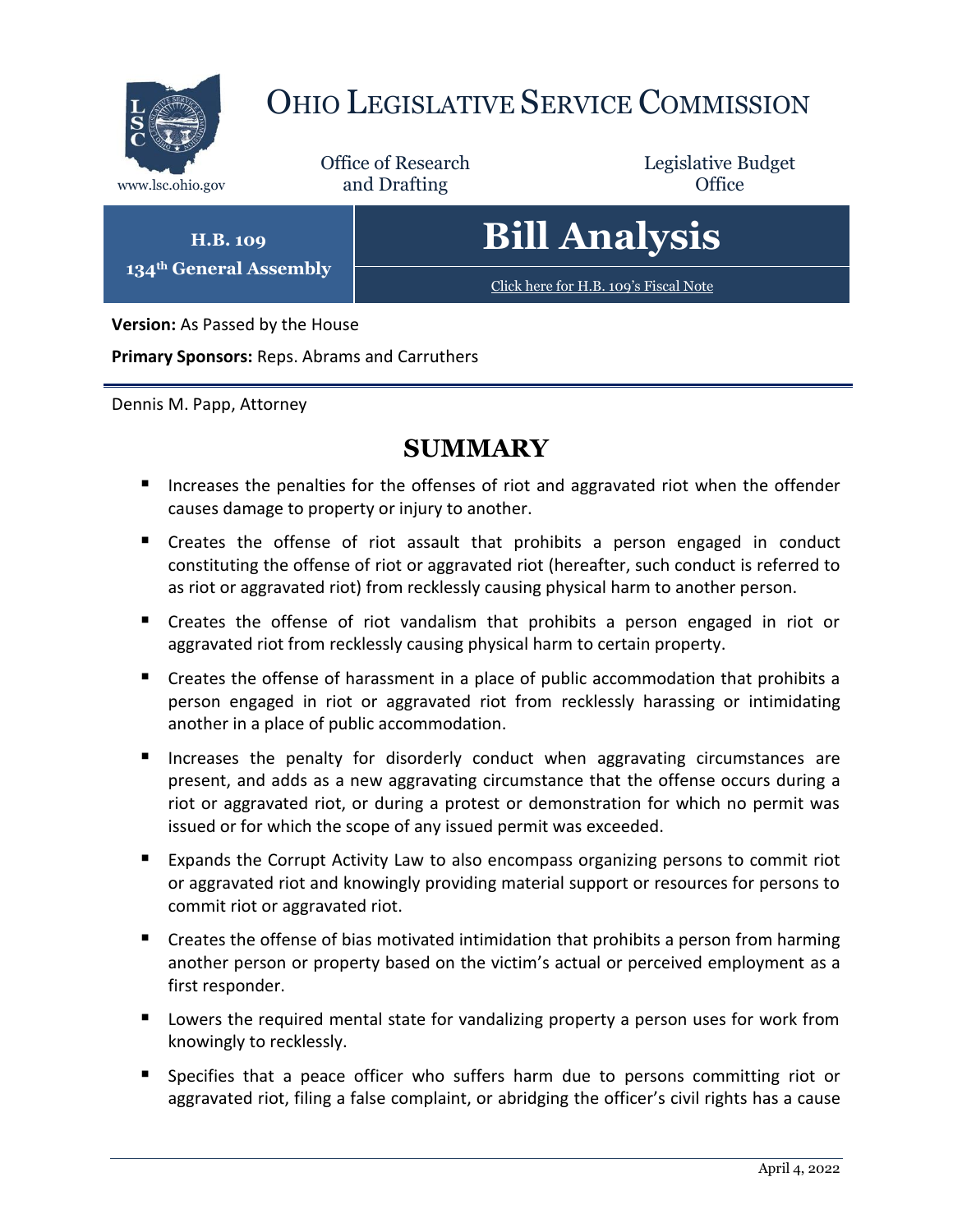of action against the responsible party and any organization that knowingly provided material support or resources with the purpose that they will be used to commit, or otherwise be involved with, the prohibited act.

# **DETAILED ANALYSIS**

## **Crime and penalties**

#### **Riot**

The bill increases the penalty for committing the offense of "riot" in certain circumstances. Under current law, the offense is a first degree misdemeanor. The bill retains that as the general penalty, but increases the penalty to a fourth degree felony when the offender, in committing the violation, causes damage to property or injury to another person.

Two prohibitions, both unchanged by the bill, are included under the offense. One prohibition prohibits a person from participating with four or more others in a course of disorderly conduct with the purpose of: (1) committing or facilitating a misdemeanor, (2) intimidating a public official or employee into taking or refraining from official action hindering, impeding, or obstructing a function of government, or (3) hindering, impeding, or obstructing administration or instruction at an educational institution or interfering with or disrupting lawful activities at such an institution. The other prohibition prohibits a person from participating with four or more others with purpose to do an act with unlawful force or violence, even though the act might otherwise be lawful. $1$ 

#### **Aggravated riot**

The bill modifies the prohibitions and penalties under the offense of "aggravated riot" in certain circumstances. Several prohibitions currently are included under the offense.

One prohibition prohibits a person from participating with four or more others in a course of disorderly conduct with the purpose: (1) to commit or facilitate a felony, (2) to commit or facilitate an offense of violence, or (3) when the offender or any participant to the offender's knowledge possesses, controls, uses, or intends to use a deadly weapon or dangerous ordnance. Under current law, a violation of clause (1) or (3) of the prohibition is a fifth degree felony, and a violation of clause (2) of the prohibition is a fourth degree felony. The bill adds a new prohibition that prohibits a person, in violating the existing prohibition described in this paragraph, from causing damage to property or injury to another person – it specifies that a violation of the new prohibition is a third degree felony.<sup>2</sup>

The other prohibitions under the offense, unchanged by the bill, prohibit a person, being an inmate in a detention facility, from violating clause (1) or (3) of the existing prohibition described in the preceding paragraph (a violation is a fifth degree felony) or violating clause (2)

 $1$  R.C. 2917.03.

 $2$  R.C. 2917.02(B)(3) and (C).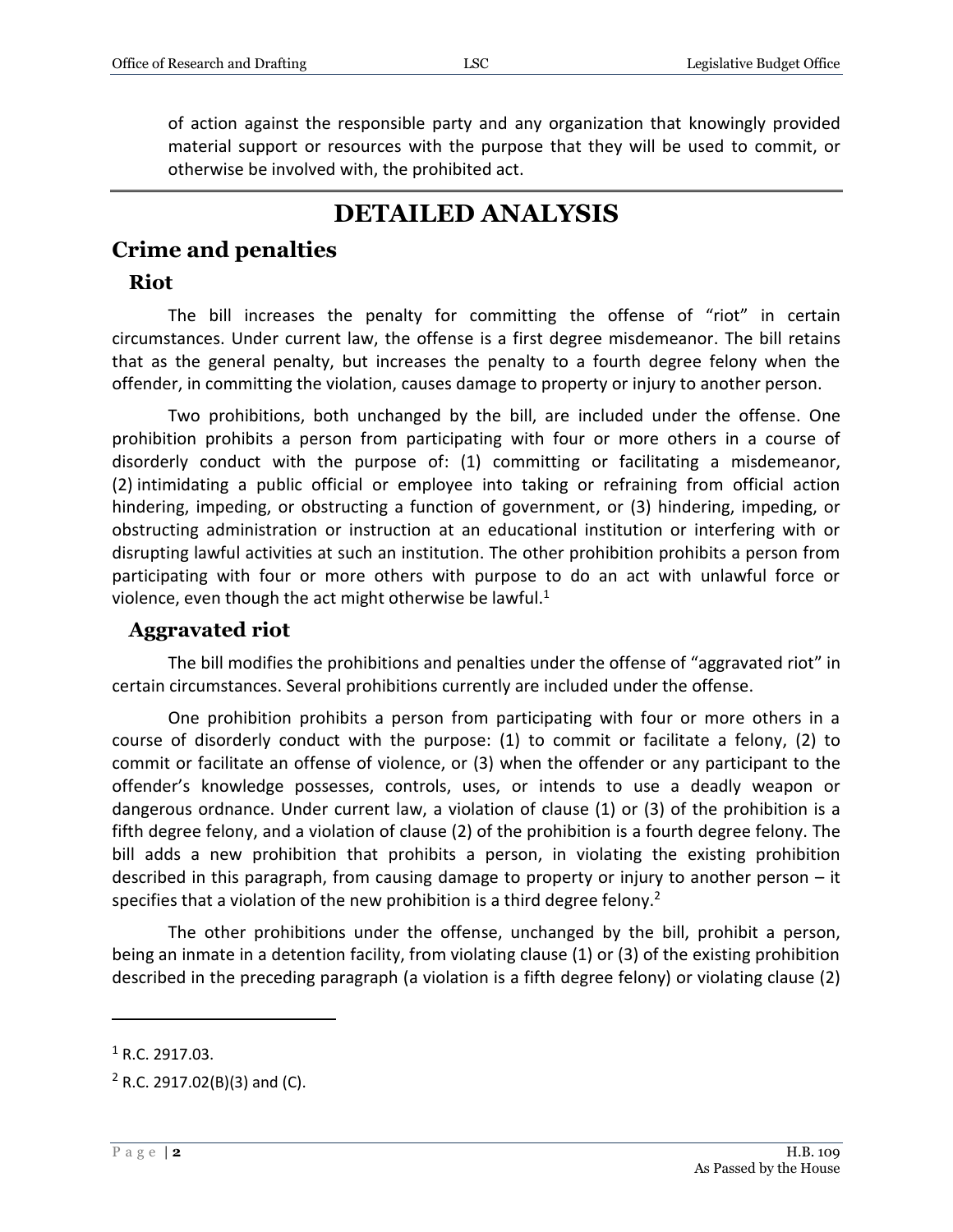of the existing prohibition described in that paragraph or committing an offense of riot (a violation is a third degree felony).<sup>3</sup>

#### **Riot assault**

The bill, in new provisions it enacts, prohibits a person engaged in conduct that constitutes the offense of riot or aggravated riot from recklessly causing physical harm to another person. A person who violates this prohibition is guilty of "riot assault," and the penalty is as follows:

- Except as described below, a fifth degree felony;
- If the victim is a "peace officer" (as defined in R.C. 2935.01, not in the bill) engaged in the performance of the officer's official duties, a fourth degree felony;
- If the victim is a peace officer engaged in the performance of the officer's official duties who suffers serious physical harm, a third degree felony.<sup>4</sup>

#### **Riot vandalism**

#### **Prohibition**

The bill, in new provisions it enacts, prohibits a person, without privilege to do so, from recklessly causing physical harm to any of the following property while engaging in conduct that constitutes the offense of riot or aggravated riot:<sup>5</sup>

- **Property that is owned, leased, or controlled by a governmental entity (defined as** including, but not being limited to, the state, a political subdivision, a school district, a public library or public university board of trustees, or any other body corporate and politic responsible for governmental activities only in geographical areas smaller than the state);
- A tomb, monument, gravestone, or other similar structure that is used as a memorial for the dead;
- A place of burial, memorial for the dead, or enclosure for the dead.

#### **Penalty**

A person who violates the new prohibition is guilty of "riot vandalism," a fifth degree felony.<sup>6</sup>

 $3$  R.C. 2917.02(B)(1), (B)(2), and (C).

<sup>4</sup> R.C. 2903.131.

 $5$  R.C. 2909.05(E) and (G).

 $6$  R.C. 2909.05(F)(2).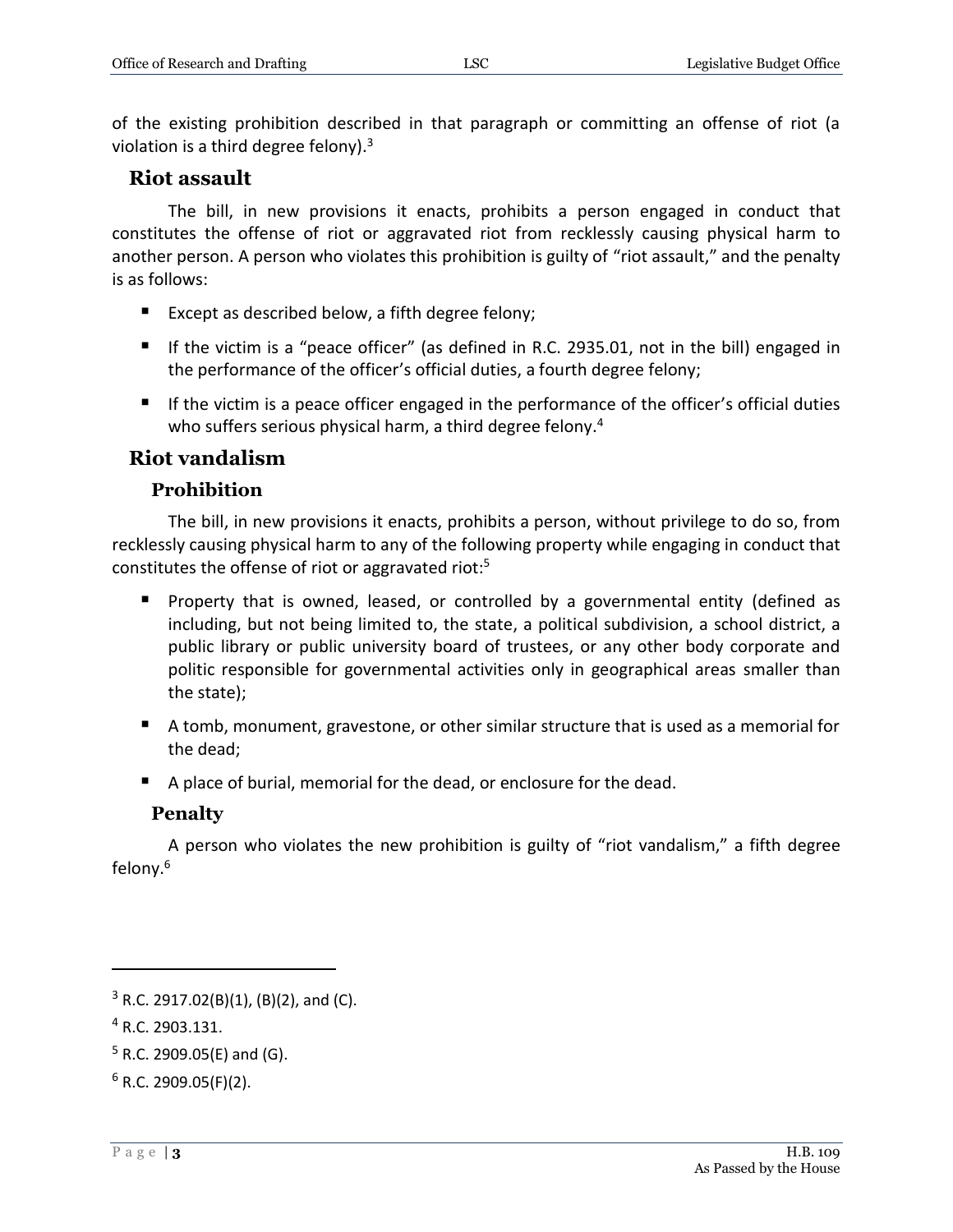#### **Harassment in a place of public accommodation**

The bill, in new provisions it enacts, prohibits a person from recklessly harassing or intimidating another person in a "place of public accommodation" (any inn, restaurant, barbershop, public conveyance, theater, store, or any other place of public accommodation or amusement) while the person is engaging in conduct that constitutes the offense of riot or aggravated riot. A person who violates this prohibition is guilty of "harassment in a place of public accommodation," a first degree misdemeanor.<sup>7</sup>

#### **Disorderly conduct**

#### **Penalties**

The bill increases the penalty for committing the offense of "disorderly conduct" in certain circumstances. Under current law, the penalty for disorderly conduct is generally a minor misdemeanor, but it is a fourth degree misdemeanor when specified aggravating circumstances are present. One of the aggravating circumstances, unchanged by the bill, is that the violation is of the voluntary intoxication prohibition under the offense and the offender previously has been convicted three or more times of a violation of that prohibition. The bill increases the penalty when any of the other existing aggravating circumstances are present to a first degree misdemeanor, and adds a new aggravating circumstance that also has a penalty of a first degree misdemeanor, as follows (all the aggravating circumstances are current aggravating circumstances, except as otherwise specified):<sup>8</sup>

- The offender persists in disorderly conduct after reasonable warning or request to desist;
- The offense is committed in the vicinity of a school or in a school safety zone;
- **The offense is committed in the presence of any law enforcement officer, firefighter,** rescuer, medical person, emergency medical services person, or other authorized person who is engaged in the person's duties at the scene of the fire, accident, disaster, riot, or emergency of any kind;
- The offense is committed in the presence of any emergency facility person who is engaged in the person's duties in an emergency facility;
- The offense occurs during conduct that constitutes the offense of riot or aggravated riot, or during a protest, demonstration, or other assembly that involves the blockage of a public street, road, highway, or right-of-way to interfere with the rights of others and for which no permit was issued or during which the scope of any issued permit was exceeded (this aggravating circumstance is added by the bill).

<sup>7</sup> R.C. 2917.06; R.C. 4112.01, not in the bill.

 $8$  R.C. 2917.11(E).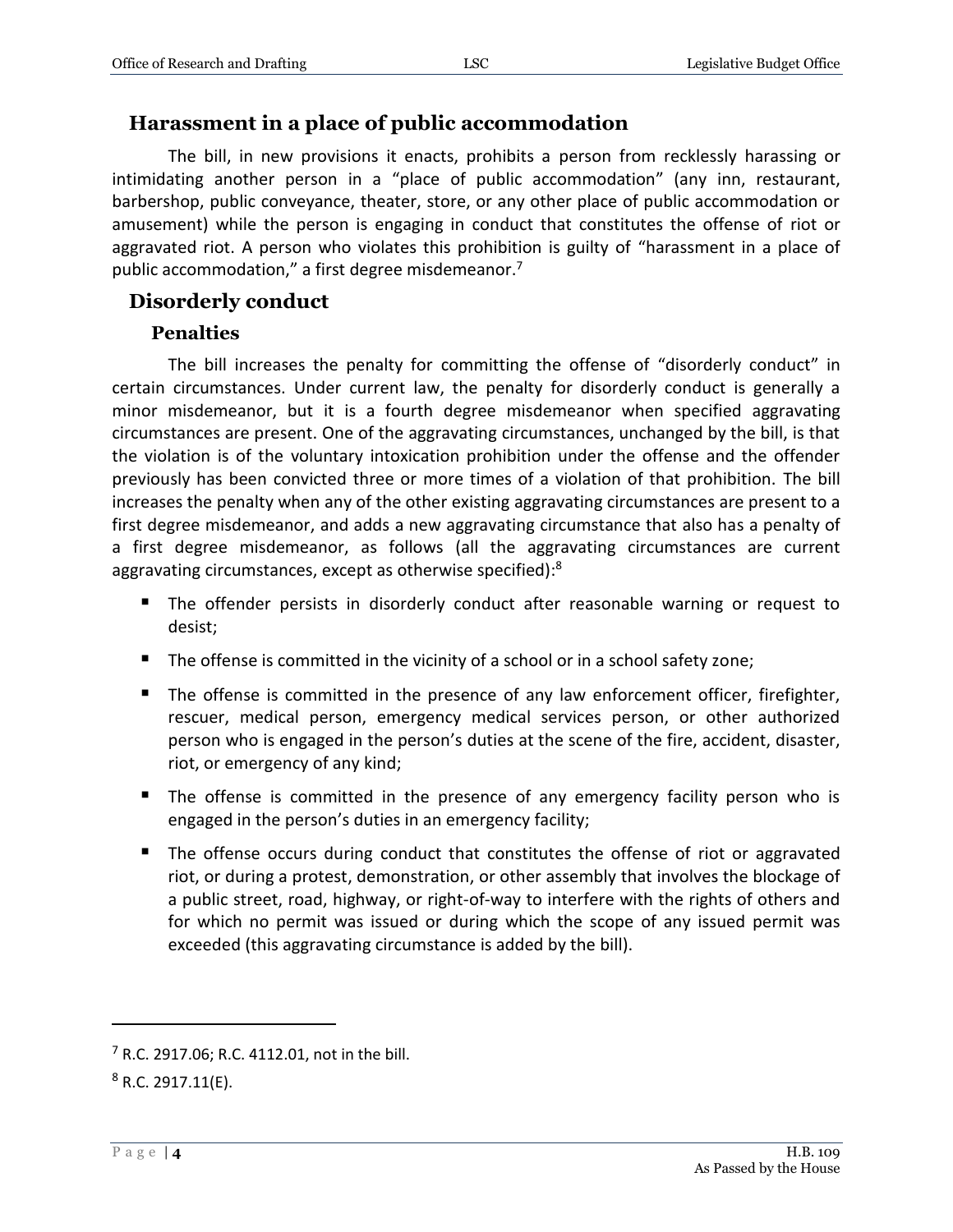#### **Prohibitions**

Two prohibitions, unchanged by the bill, currently are included under the offense of "disorderly conduct": 9

- One prohibition prohibits a person, while voluntarily intoxicated, from: (1) engaging in conduct or creating a condition that presents a risk of physical harm to the offender or another person or to the property of another, or (2) if in a public place or in the presence of two or more persons, engaging in conduct likely to be offensive or to cause inconvenience, annoyance, or alarm to persons of ordinary sensibilities, and that the offender, if not intoxicated, should know is likely to have that effect on others.
- The other prohibition prohibits a person from recklessly causing inconvenience, annoyance, or alarm to another by: (1) engaging in fighting, in threatening harm to persons or property, or in violent or turbulent behavior, (2) making unreasonable noise or an offensively coarse utterance, gesture, or display, or communicating unwarranted and grossly abusive language to any person, (3) insulting, taunting, or challenging another, under circumstances in which that conduct is likely to provoke a violent response, (4) hindering or preventing the movement of persons on a public street or to, from, or upon public or private property, so as to interfere with the rights of others, and by any act that serves no lawful and reasonable purpose of the offender, or (5) creating a condition that is physically offensive to persons or that presents a risk of physical harm to persons or property, by any act that serves no lawful and reasonable purpose of the offender.

### **Corrupt activity**

Under current law, a person or organization is prohibited from engaging in, or using proceeds derived from, a "pattern of corrupt activity," which is two or more incidents of "corrupt activity," whether or not there has been a prior conviction, that are related to the affairs of the same enterprise, are not isolated, and are not so closely related to each other and connected in time and place that they constitute a single event (the last incident forming the pattern generally must occur within six years after the commission of any prior incident in the pattern). The term "corrupt activity" encompasses a broad swath of illegal activity ranging from racketeering, to specified violent offenses, to making terroristic threats. In general, a violation is a second degree felony, although aggravating circumstances can raise this to a first degree felony and subject the offender to the possibility of a mandatory prison term. Current law also allows a victim to obtain civil relief and the government to institute a lien on any property involved in a violation.<sup>10</sup>

The bill adds the following actions to the definition of "corrupt activity," but does not otherwise alter the current prohibition and does not alter the current penalties:

 $9$  R.C. 2917.11(A) and (B).

<sup>10</sup> R.C. 2923.32 to 2923.36, not in the bill.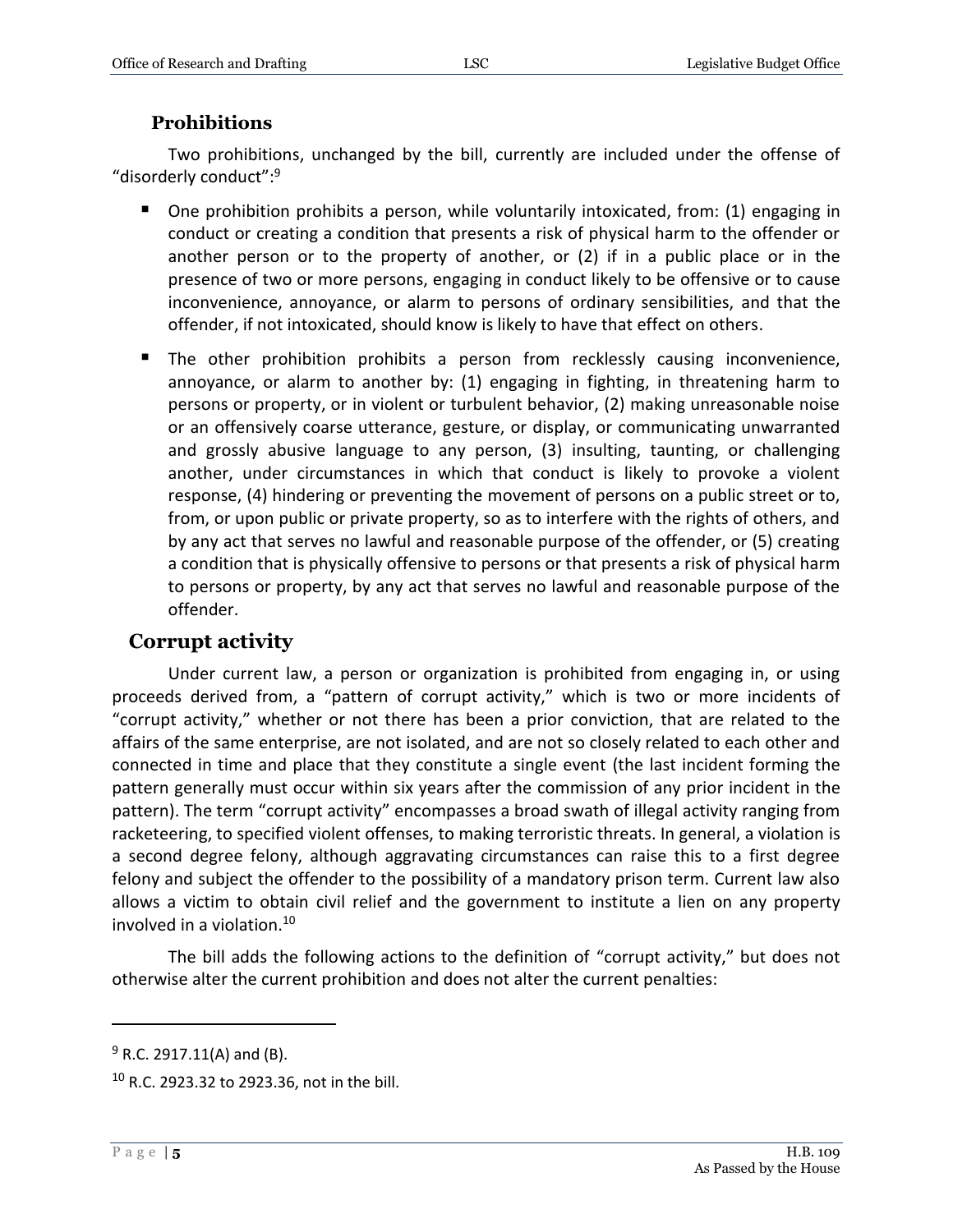- Knowingly providing "material support or resources" (money, communications, lodging, training, safe houses, false paperwork, facilities, weapons, transportation, and certain other specified items and services, except medicine or religious materials) with purpose that the material support or resources will be used in whole or in part to plan, prepare, carry out, or aid in the commission of conduct that constitutes the offense of riot or aggravated riot;
- **P** Organizing persons or calling persons to gather for the purpose of committing conduct that constitutes the offense of riot or aggravated riot.<sup>11</sup>

### **Bias motivated intimidation**

#### **Prohibition**

The bill, in new provisions it enacts, prohibits a person from doing any of the following maliciously and with the specific intent to intimidate, harass, or terrorize another person because of that person's actual or perceived employment as a "first responder" (a person licensed by the state as a first responder, a firefighter, or a peace officer, as those terms are defined under specified provisions of law):

- Cause death or serious bodily harm to another person;
- Cause damage to or destroy any real or personal property of a person without permission when the amount of the damage or the value of the property destroyed exceeds \$500.<sup>12</sup>

#### **Penalty and procedure**

A person who commits a violation of the new prohibition is guilty of "bias motivated intimidation," a third degree felony. The authorized prison term for the offense is the high-level third degree felony prison term  $-$  a definite prison term of 12, 18, 24, 30, 36, 42, 48, 54, or 60 months. Each violation is a separate offense and may not merge with any other offense under the state's allied offenses of similar import statute.<sup>13</sup>

#### **Vandalism**

Current law contains five separate prohibitions under the offense of "vandalism." Generally, vandalism is a fifth degree felony punishable by a fine of up to \$2,500 in addition to the penalties specified for a fifth degree felony, but it is a fourth or third degree felony when the value of the property or the amount of physical harm involved is within a specified range.<sup>14</sup>

<sup>11</sup> R.C. 2923.31; R.C. 2909.21, not in the bill.

<sup>12</sup> R.C. 2927.121; R.C. 4765.01 and 2935.01, not in the bill.

<sup>13</sup> R.C. 2927.121 and 2929.14(A)(3)(a); R.C. 2941.25, not in the bill.

<sup>14</sup> R.C. 2909.05.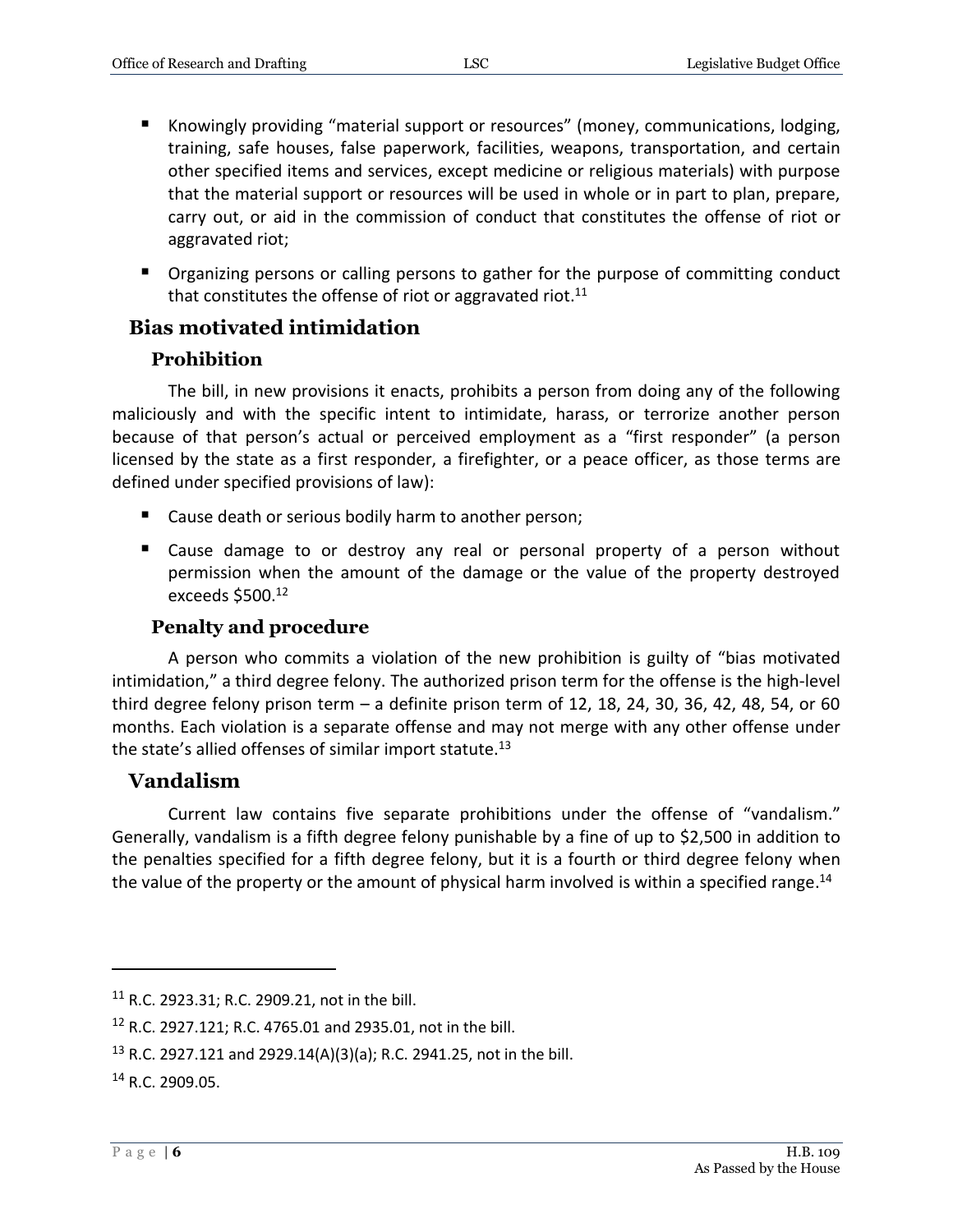One prohibition prohibits a person from *knowingly* causing physical harm to property when either of the following two specified criteria applies. The bill modifies this prohibition so that the *mens rea* is recklessly, instead of *knowingly*, but it does not otherwise change the prohibition (the bill does not change the other prohibitions under the offense, but see "**Riot vandalism**," above). Under the bill, the prohibition prohibits a person from *recklessly* causing physical harm to property when either of the following applies:

- The property is used by its owner or possessor for their profession, business, trade, or occupation (work), and the value of the property or the amount of physical harm involved is \$1,000 or more;
- Regardless of the value of the property or the amount of damage done, the property or its equivalent is necessary in order for its owner or possessor to engage in the owner's or possessor's work.<sup>15</sup>

# **Liability**

In addition to expanding riot crimes and creating new related crimes, the bill also contains provisions regarding tort liability.

### **Peace officer cause of action**

Under the bill, a peace officer who suffers injury or loss to person or property during the officer's performance of official duties as a result of a prohibited act committed against the peace officer has a civil action against the following:<sup>16</sup>

- The responsible party who committed the prohibited act;
- Any organization that knowingly provided "material support or resources" (see "**Corrupt activity**" above) to the responsible party and that knowingly directed, authorized, facilitated, or encouraged the responsible party to commit the prohibited act.

# **Organization liability**

The bill also specifies that an organization that knowingly provides "material support or resources" (see "**Corrupt activity**" above) with the purpose that the support or resources will be used in whole or in part to plan, prepare, carry out, or aid in conduct that creates the liability under the cause of action described above is responsible for that conduct and liable to the peace officer in treble the amount of damages sustained as a result of the conduct.<sup>17</sup>

 $15$  R.C. 2909.05(B)(1).

<sup>16</sup> R.C. 2307.701(B).

<sup>17</sup> R.C. 2307.701(C).